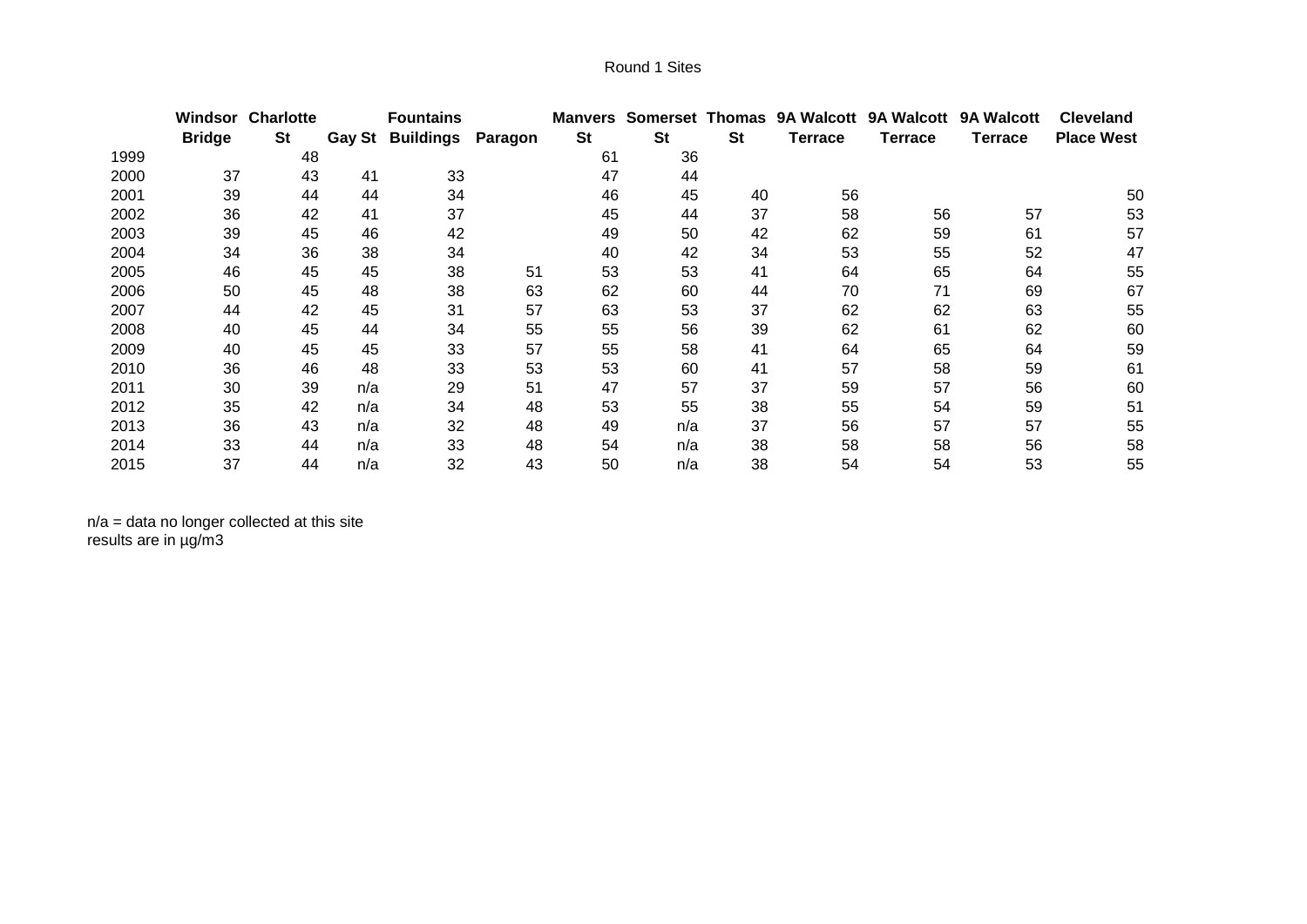|      | Lansdown        |           | Warminster Beckford Bathwick Widcombe |    |           |                | Morley         | Argyle  | Victoria        | <b>Bellots</b> | Little          |      | Kingston Rackfield |
|------|-----------------|-----------|---------------------------------------|----|-----------|----------------|----------------|---------|-----------------|----------------|-----------------|------|--------------------|
|      | <b>Crescent</b> | Lambridge | Rd                                    | Rd | <b>St</b> | <b>High St</b> | <b>Terrace</b> | Terrace | <b>Building</b> | Road           | <b>Stanhope</b> | Road | <b>Place</b>       |
| 1999 |                 |           |                                       |    | 55        | 45             |                |         |                 |                |                 |      |                    |
| 2000 |                 |           |                                       |    | 53        | 48             |                |         |                 |                |                 |      |                    |
| 2001 |                 | 58        |                                       |    | 49        | 49             | 44             |         |                 |                |                 |      |                    |
| 2002 | 34              | 61        | 0                                     | 0  | 51        | 46             | 47             |         |                 |                |                 |      |                    |
| 2003 | 37              | 70        | 42                                    | 45 | 53        | 50             | 53             |         |                 |                |                 |      |                    |
| 2004 | 29              | 60        | 33                                    | 38 | 43        | 41             | 43             |         |                 |                |                 |      |                    |
| 2005 | 35              | 75        | 38                                    | 49 | 54        | 50             | 53             |         |                 |                |                 |      |                    |
| 2006 | 43              | 91        | 44                                    | 62 | 62        | 55             | 56             | 57      | 66              | 31             |                 |      |                    |
| 2007 | 42              | 80        | 36                                    | 57 | 53        | 51             | 49             | 48      | 64              | 32             | 54              | 35   |                    |
| 2008 | 40              | 83        | 36                                    | 48 | 55        | 51             | 51             | 47      | 60              | 29             | 60              | 38   | 36                 |
| 2009 | 45              | 82        | 38                                    | 51 | 56        | 51             | 51             | 52      | 58              | 29             | 49              | 34   | 37                 |
| 2010 | 48              | 81        | 40                                    | 52 | 52        | 50             | 46             | 49      | 62              | 30             | 46              | 33   | 38                 |
| 2011 | 41              | 62        | 36                                    | 41 | 50        | 40             | 43             | 46      | 55              | n/a            | 43              | 31   | n/a                |
| 2012 | 42              | 62        | 40                                    | 41 | 48        | 44             | 44             | 46      | 55              | n/a            | 39              | 29   | n/a                |
| 2013 | 41              | 60        | 40                                    | 43 | 50        | 43             | 46             | 45      | 57              | n/a            | 43              | 30   | n/a                |
| 2014 | 42              | 64        | 43                                    | 43 | 54        | 49             | 45             | 48      | 55              | n/a            | 41              | 29   | n/a                |
| 2015 | 38              | 65        | 37                                    | 35 | 51        | 37             | 43             | 49      | 50              | n/a            | 41              | 29   | n/a                |

 $n/a =$  data no results are ir